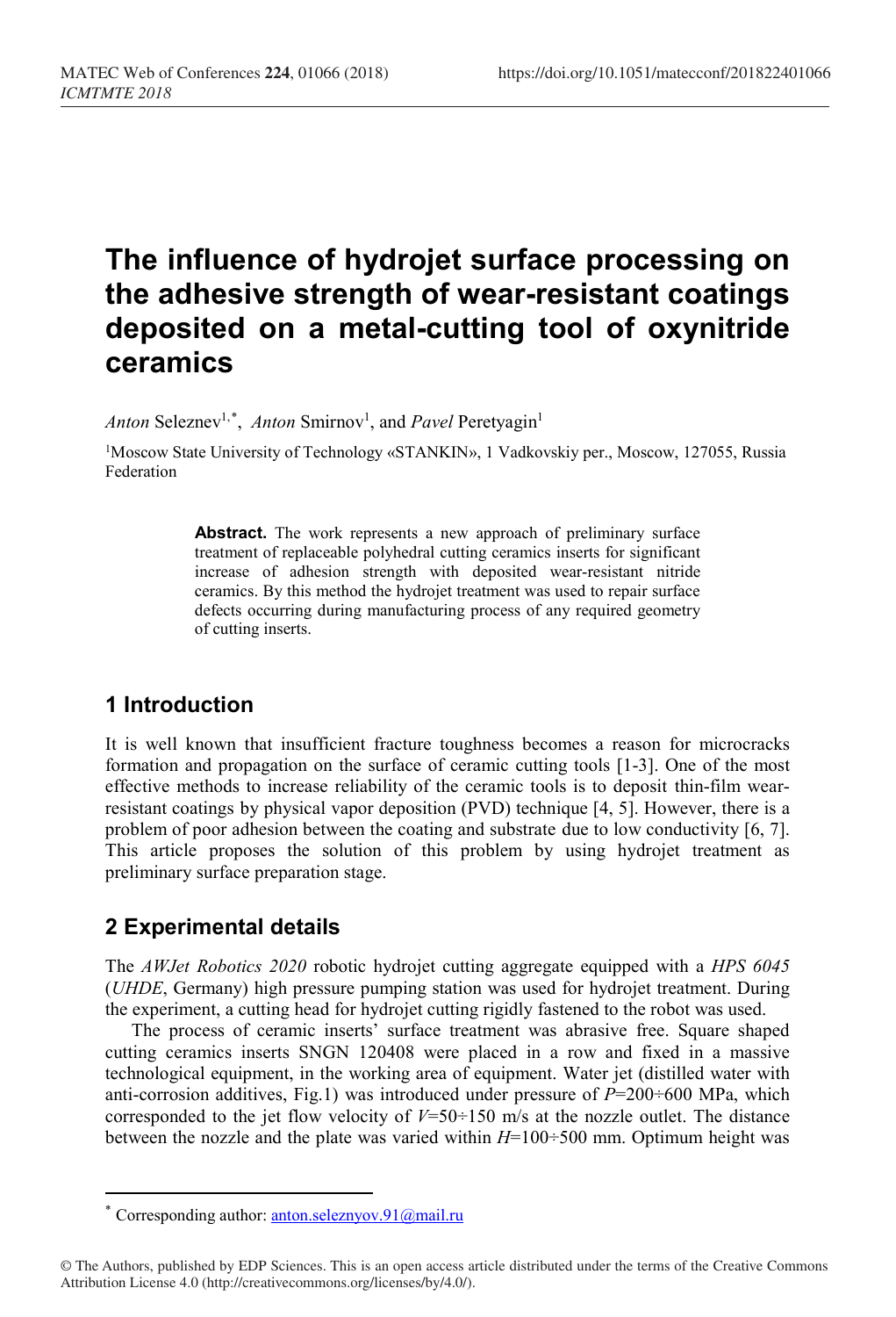chosen experimentally and was *H*=400±3 mm. The speed of movement was constant and was in the range of *S*=0.5<sup>-2</sup>.5 m/min.



**Fig. 1.** Scheme of hydrojet processing,  $1$  – water jet,  $2$  – cutting head nozzle with diameter  $d=3.10^{-4}$ m, 3 – ceramic cutting inserts

To study the influence of inclination angle of the head on technological processing parameters, it was exposed at different angles with respect to the plane of the ceramic cutting insert.

After surface hydrojet treatment, the samples were placed in the chamber of a vacuumplasma machine PLATIT  $π311$  (Platit AG, Switzerland), where they were fixed with tungsten holders and the *CrN-(Al,Cr)N/α-Si3N4* coating was deposited by PVD technique in accordance with a preinstaled program.

The investigation of surface of cutting tools before and after hydrojet treatment was carried out by scanning electron microscopy (SEM) Tescan Vega 3 LMH (Tescan, Czech Republic).

Evaluation of adhesion strength was carried out in two ways. First, the surface scribing method was used, according to ASTM C-1624-05 Scratch Testing, by stepwise loading of a diamond indentor from 1 N to 40 N on a nanohardness tester (Nanovea M1Mechanical Testing, USA). Then, a non-standard method for qualitative evaluation adhesion of ceramic plates with coatings and the processing material (hardened steel) was used, according to the methodology set forth in the patent for invention № RU2629577 «Method of selecting instrumental material». Counterbodies of bearing steel (HRC 60÷62) were used as a friction couple.

The adhesion strength of the coatings with and without hydrojet surface treatment was compared.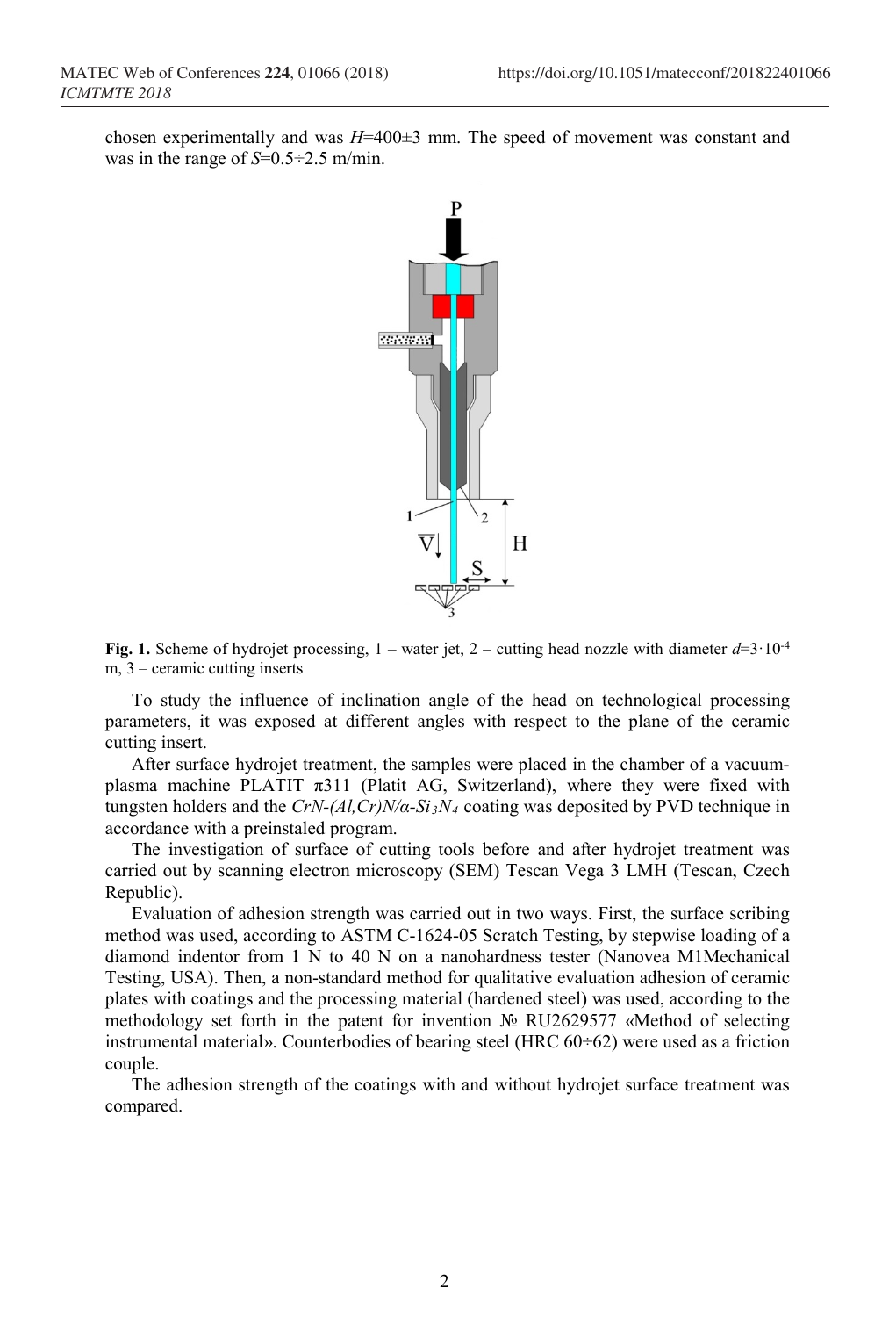#### **3 Results and discussion**

It was established experimentally that the factor of the action angle of the liquid jet to the treated surface has a negligible effect on the qualitative parameters during processing by this method, the best quality of the surface being observed at  $\theta = 90^\circ \pm 10$  %.

Fig. 2-a shows the surface before treatment and surface defects (1-3) can be observed. However after hydrojet treatment these defects are fixed (Fig. 2-b). It should also be noted that after hydrojet treatment the surface began to have a more developed morphology. The surface roughness deteriorated from Ra  $0.45 \div 0.6$  μm to Ra  $0.85 \div 1.1$  μm, which made it possible to increase the area of the adhesive contact of the coating with the substrate.



**Fig. 2.** Al2O3-TiC tool ceramics surface before (a) and after (b) hydrojet treatment

Fig. 3. shows panoramas of scribing nitride wear-resistant coatings applied to substrates of  $Al_2O_3$ -TiC without preliminary hydrojet machining (1);  $Al_2O_3$ -TiC (2) and  $Al_2O_3$ -TiC-SiC (3) after preliminary hydrojet machining. In the selected area of panorama 1, the destruction of the coating, which occurred at normal force  $Fn = 38.2N$ , is observed. The destruction of coatings deposited on the substrates after preliminary hydrojetting was not observed on samples 2 and 3. Thus, hydrojetting has significantly increased the adhesive strength, as well as to reduce the coefficient of adhesion by an average of 21%.



**Fig. 3.** Scribing panoramas:  $1 -$ nitride coating on Al<sub>2</sub>O<sub>3</sub>-TiC without hydrojetting; 2, 3 - nitride coatings on  $Al_2O_3$ -TiC and on  $Al_2O_3$ -TiC-SiC samples after hydrojetting

### **4 Conclusions**

During the research it was established that high-pressure  $(P = 200-600 \text{ MPa})$  hydrojet machining makes it possible to repair surface defects occurring during manufacturing